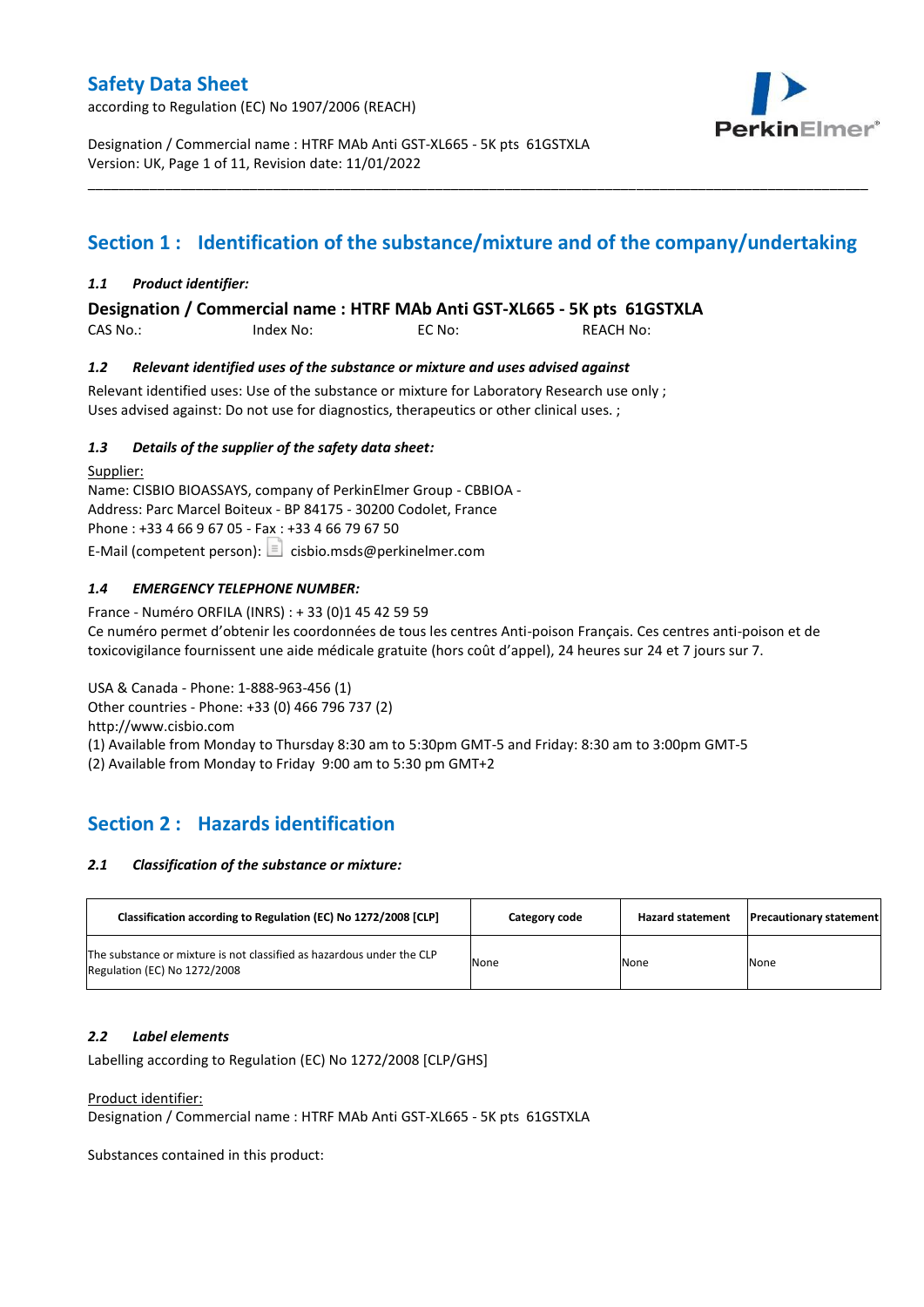according to Regulation (EC) No 1907/2006 (REACH)



Designation / Commercial name : HTRF MAb Anti GST-XL665 - 5K pts 61GSTXLA Version: UK, Page 2 of 11, Revision date: 11/01/2022

Hazard pictograms

Signal word:

Hazard and precautionary statements:

#### *2.3 Other hazards*

The mixture does not contain substances classified as 'Substances of Very High Concern' (SVHC) >= 0.1% published by the European CHemicals Agency (ECHA) under article 57 of REACH. The mixture satisfies neither the PBT nor the vPvB criteria for mixtures in accordance with annexe XIII of the REACH regulations EC 1907/2006. ; Adverse human health effects and symptoms:

\_\_\_\_\_\_\_\_\_\_\_\_\_\_\_\_\_\_\_\_\_\_\_\_\_\_\_\_\_\_\_\_\_\_\_\_\_\_\_\_\_\_\_\_\_\_\_\_\_\_\_\_\_\_\_\_\_\_\_\_\_\_\_\_\_\_\_\_\_\_\_\_\_\_\_\_\_\_\_\_\_\_\_\_\_\_\_\_\_\_\_\_\_\_\_\_\_\_\_\_\_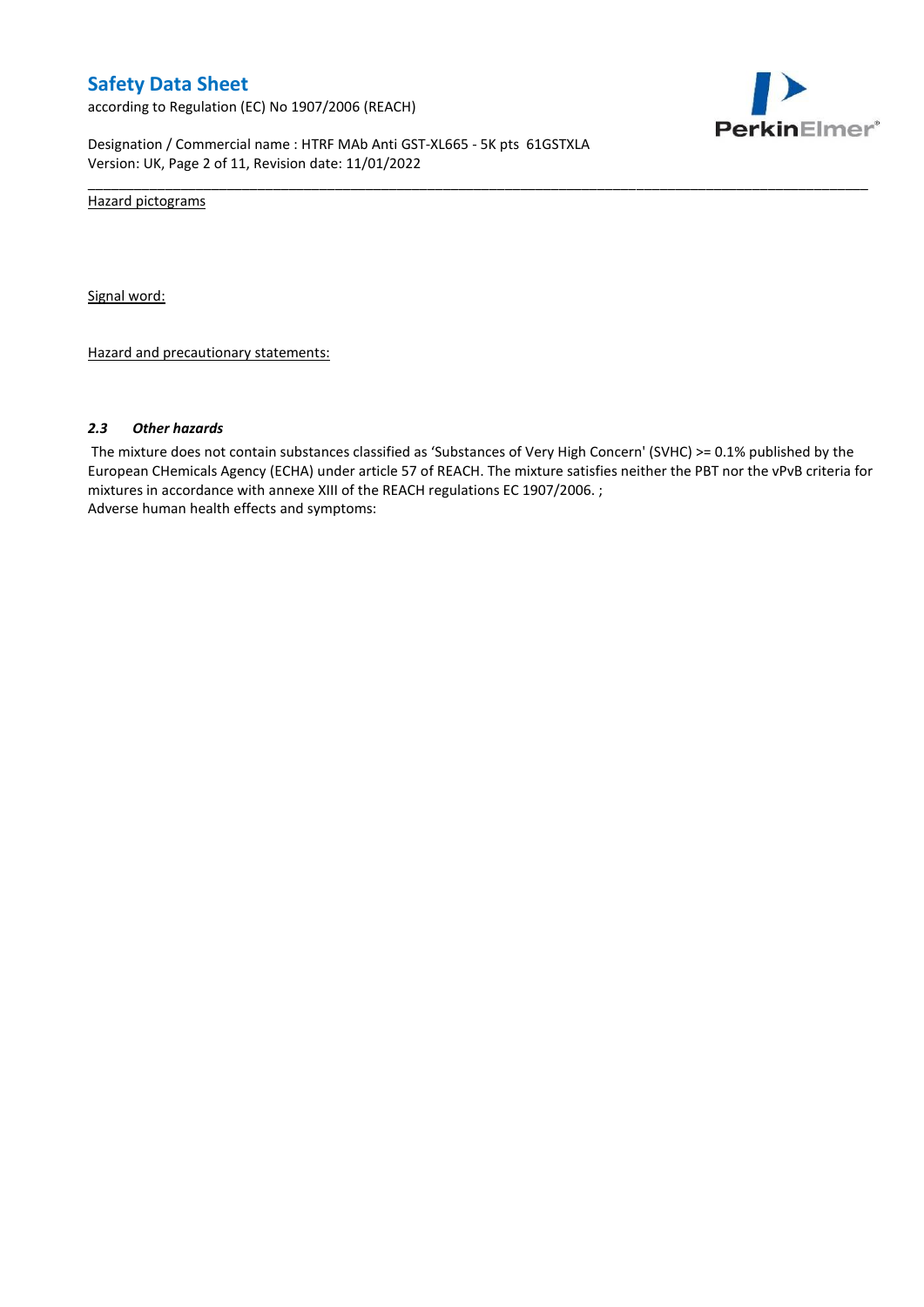according to Regulation (EC) No 1907/2006 (REACH)



Designation / Commercial name : HTRF MAb Anti GST-XL665 - 5K pts 61GSTXLA Version: UK, Page 3 of 11, Revision date: 11/01/2022

# **Section 3 : Composition/information on ingredients**

### *3.2 Mixtures*

Hazardous ingredients:

This mixture does not contain any hazardous substances at the concentration limits given in Regulation (EC) No. 1272/2008 and OSHA Hazard Communication Standard 29 CFR 1910.1200.

\_\_\_\_\_\_\_\_\_\_\_\_\_\_\_\_\_\_\_\_\_\_\_\_\_\_\_\_\_\_\_\_\_\_\_\_\_\_\_\_\_\_\_\_\_\_\_\_\_\_\_\_\_\_\_\_\_\_\_\_\_\_\_\_\_\_\_\_\_\_\_\_\_\_\_\_\_\_\_\_\_\_\_\_\_\_\_\_\_\_\_\_\_\_\_\_\_\_\_\_\_

Additional information:

Full text of H- and EUH-phrases: see SECTION 16.

# **Section 4 : First aid measures**

### *4.1 Description of first aid measures*

**General information**:Do not leave affected person unattended. ; Remove affected person from the danger area and lay down. ;

**Following inhalation**:In case of respiratory tract irritation, consult a physician. ; Provide fresh air. ;

**Following skin contact**:After contact with skin, wash immediately with water ; Remove contaminated clothing ;

**Following eye contact**:After contact with the eyes, rinse with water with the eyelids open for a sufficient length of time, then consult an ophthalmologist immediately. ;

**Following ingestion**:Do NOT induce vomiting. ; Give nothing to eat or drink. ; If accidentally swallowed rinse the mouth with plenty of water (only if the person is conscious) and obtain immediate medical attention. ; **Self-protection of the first aider**:

### *4.2 Most important symptoms and effects, both acute and delayed*

Symptoms:No known symptoms to date. ; Effects:

### *4.3 Indication of any immediate medical attention and special treatment needed*

Notes for the doctor:

## **Section 5 : Firefighting measures**

### *5.1 Extinguishing media:*

**Suitable extinguishing media**:This product is not flammable. Use extinguishing agent suitable for type of surrounding fire ;

### *5.2 Special hazards arising from the substance or mixture*

Hazardous combustion products:/

### *5.3 Advice for fire-fighters*

Wear Protective clothing.;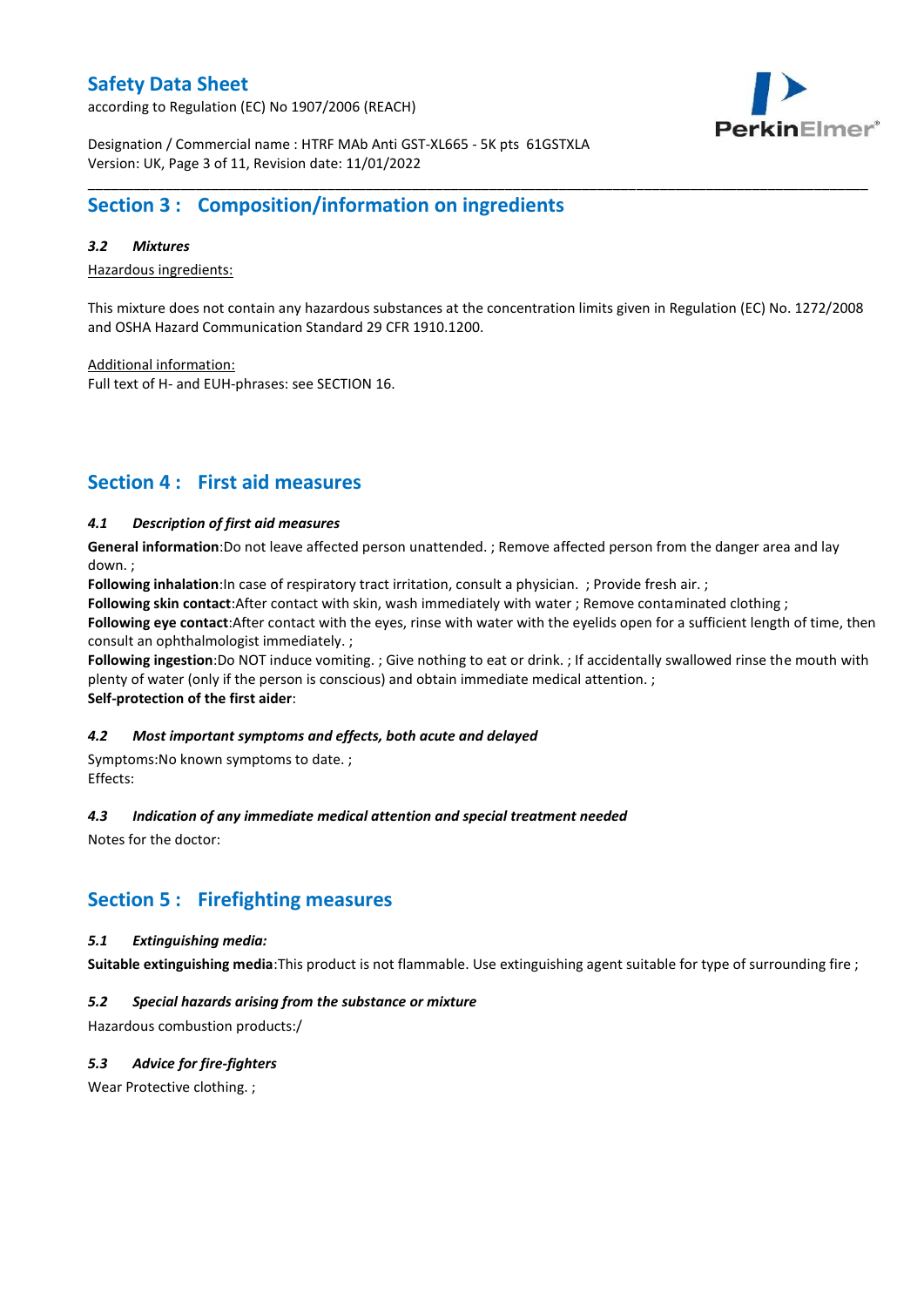according to Regulation (EC) No 1907/2006 (REACH)



Designation / Commercial name : HTRF MAb Anti GST-XL665 - 5K pts 61GSTXLA Version: UK, Page 4 of 11, Revision date: 11/01/2022

# **Section 6 : Accidental release measures**

### *6.1 Personal precautions, protective equipment and emergency procedures*

Emergency procedures: Provide adequate ventilation. ; Emergency procedures: Remove persons to safety. ; Personal precautions: Use personal protection equipment (see section 8). ;

\_\_\_\_\_\_\_\_\_\_\_\_\_\_\_\_\_\_\_\_\_\_\_\_\_\_\_\_\_\_\_\_\_\_\_\_\_\_\_\_\_\_\_\_\_\_\_\_\_\_\_\_\_\_\_\_\_\_\_\_\_\_\_\_\_\_\_\_\_\_\_\_\_\_\_\_\_\_\_\_\_\_\_\_\_\_\_\_\_\_\_\_\_\_\_\_\_\_\_\_\_

### *6.2 Environmental precautions*

Do not allow to enter into surface water or drains. ; Ensure all waste water is collected and treated via a waste water treatment plant. ;

### *6.3 Methods and material for containment and cleaning up*

For cleaning up:Suitable material for taking up: Absorbing material, organic ; Other information:

### *6.4 Reference to other sections*

Additional information:

# **Section 7 : Handling and storage**

### *7.1 Precautions for safe handling*

### Protective measures:

Advice on safe handling:Avoid contact with skin, eyes and clothes. ; Avoid: Eye contact ; Avoid: Generation/formation of aerosols ; Avoid: Skin contact ; Avoid: inhalation ; In the immediate working surroundings there must be: Emergency shower installed ; In the immediate working surroundings there must be: Provide eye shower and label its location conspicuously ; Wash contaminated clothing immediately. ;

Fire preventions:

Do not eat, drink or smoke in areas where reagents are handled. ; Do not pipet by mouth ; Wear suitable one-way gloves at work ;

Advice on general occupational hygiene

Handle in accordance with good industrial hygiene and safety practice ; Observe technical data sheet. ; Remove contaminated, saturated clothing. ; Wash hands before breaks and after work. ;

### *7.2 Conditions for safe storage, including any incompatibilities*

Technical measures and storage conditions: Requirements for storage rooms and vessels:Keep container tightly closed. ; Keep-store only in original container or in properly labeled containers ; Hints on storage assembly: Materials to avoid: Further information on storage conditions:

### *7.3 Specific end uses:*

Recommendations on specific end uses: Observe technical data sheet. ;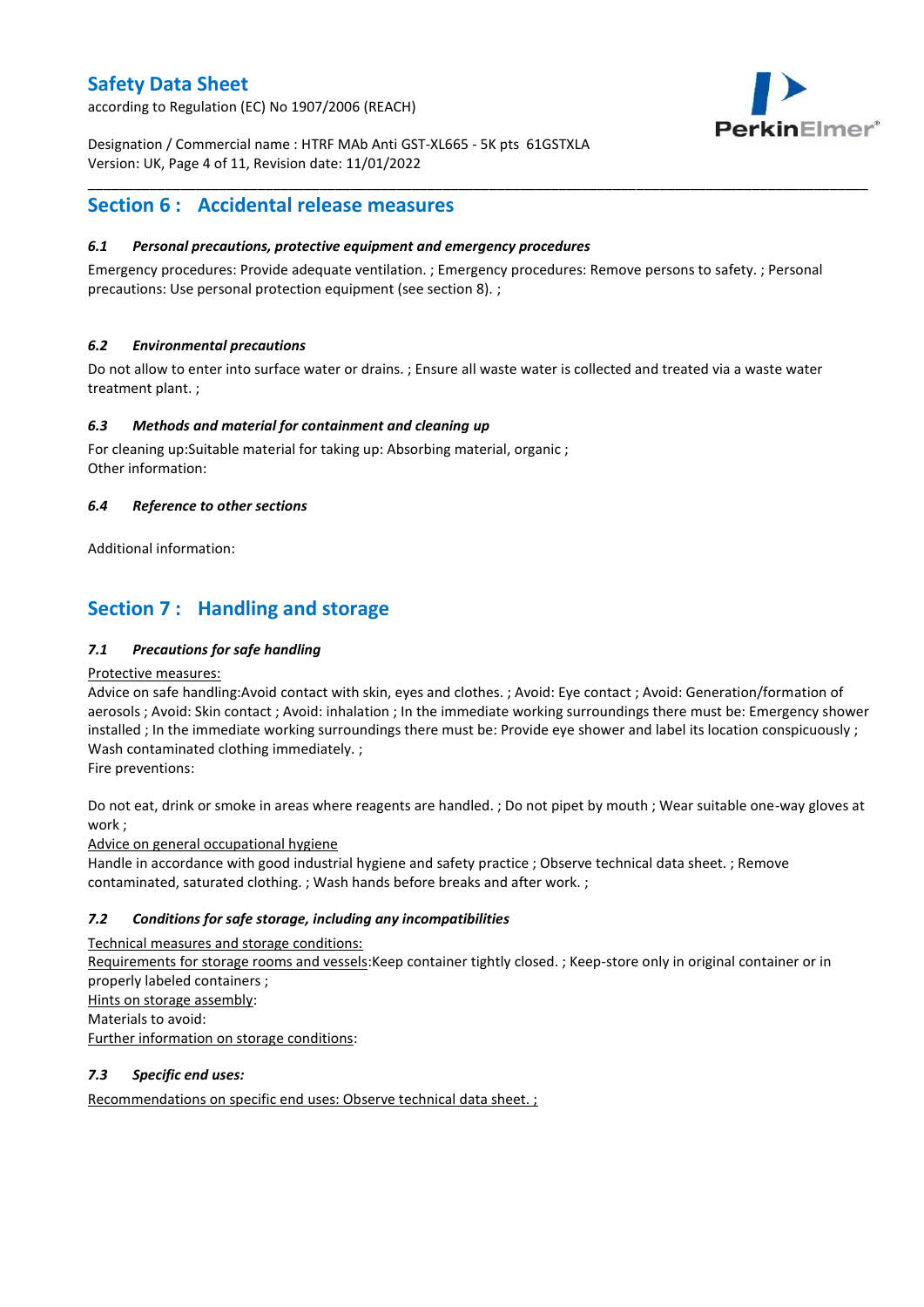according to Regulation (EC) No 1907/2006 (REACH)



Designation / Commercial name : HTRF MAb Anti GST-XL665 - 5K pts 61GSTXLA Version: UK, Page 5 of 11, Revision date: 11/01/2022

\_\_\_\_\_\_\_\_\_\_\_\_\_\_\_\_\_\_\_\_\_\_\_\_\_\_\_\_\_\_\_\_\_\_\_\_\_\_\_\_\_\_\_\_\_\_\_\_\_\_\_\_\_\_\_\_\_\_\_\_\_\_\_\_\_\_\_\_\_\_\_\_\_\_\_\_\_\_\_\_\_\_\_\_\_\_\_\_\_\_\_\_\_\_\_\_\_\_\_\_\_

# **Section 8 : Exposure controls/personal protection**

### *8.1 Control parameters*

Preliminary remark:

- 8.1.1 Occupational exposure limits:
	- France
	- Spain
	- **•** Germany
	- Italia
	- Greece
	- $\bullet$  UK
	- OSHA (USA)
- 8.1.2 Biological limit values (Germany):
- 8.1.3 Exposure limits at intended use (Germany):
- 8.1.4 DNEL/PNEC-values:
	- DNEL worker
	- DNEL consumer

DNEL remark:

• PNEC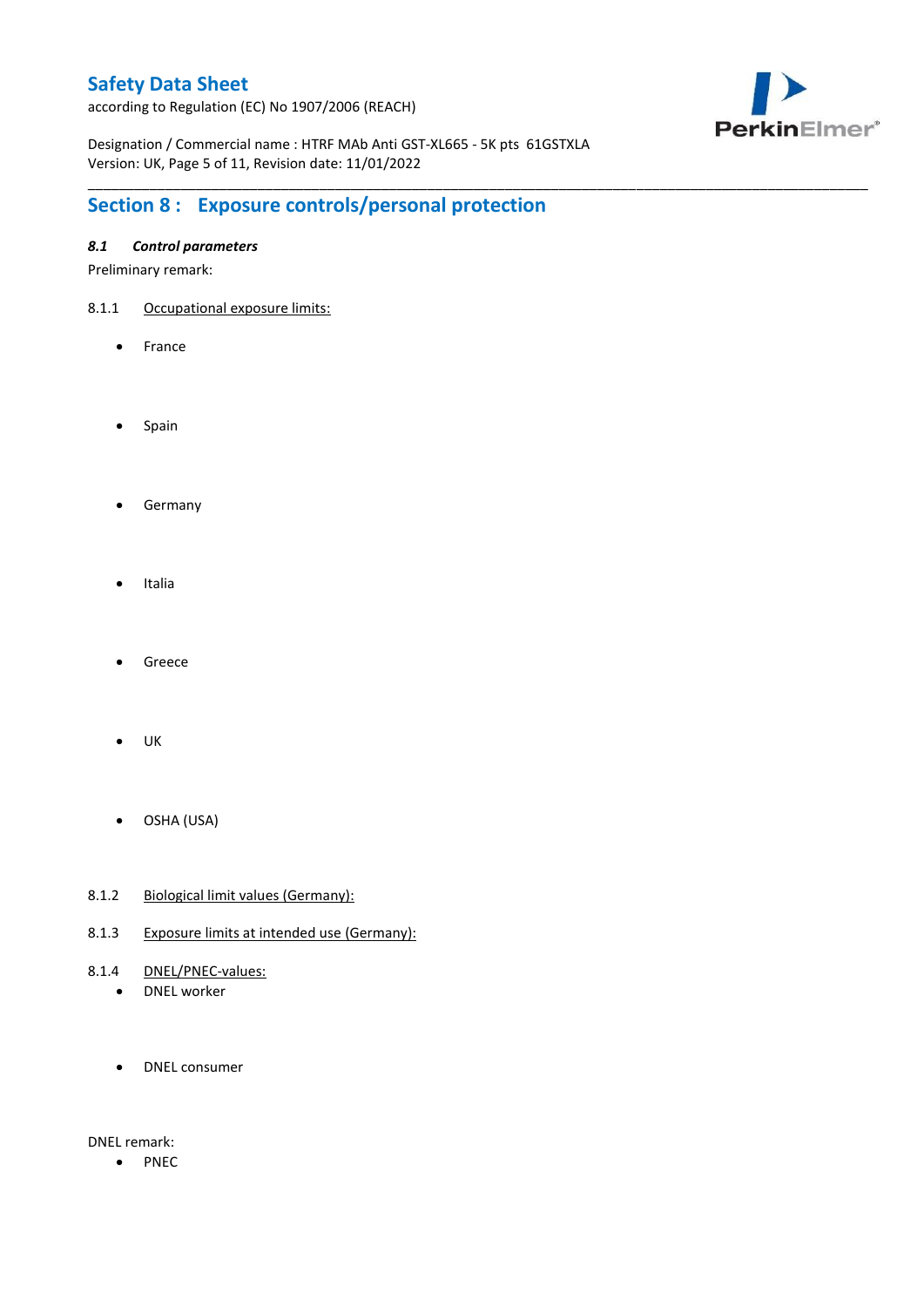according to Regulation (EC) No 1907/2006 (REACH)



Designation / Commercial name : HTRF MAb Anti GST-XL665 - 5K pts 61GSTXLA Version: UK, Page 6 of 11, Revision date: 11/01/2022

PNEC remark: Control parameters remark:

#### *8.2 Exposure controls*

- 8.2.1 Appropriate engineering controls:
- 8.2.2 Personal protective equipment:

**Eye / Face protection**: Safety glasses with side-shields ;

**Skin protection**:Gloves ; Laboratory coats ;

**Respiratory protection**:Ensure adequate ventilation ;

**Thermal hazards**:

8.2.3 Environmental exposure controls:

# **Section 9 : Physical and chemical properties**

#### *9.1 Information on basic physical and chemical properties*

### Appearance

| Physical state        | Solid  |
|-----------------------|--------|
| Colour                | Blue ; |
| Odour                 |        |
| Odour threshold (ppm) |        |

\_\_\_\_\_\_\_\_\_\_\_\_\_\_\_\_\_\_\_\_\_\_\_\_\_\_\_\_\_\_\_\_\_\_\_\_\_\_\_\_\_\_\_\_\_\_\_\_\_\_\_\_\_\_\_\_\_\_\_\_\_\_\_\_\_\_\_\_\_\_\_\_\_\_\_\_\_\_\_\_\_\_\_\_\_\_\_\_\_\_\_\_\_\_\_\_\_\_\_\_\_

|                                                             |                                           | Value | Concentration<br>(mol/L) | Method | Temperature (°C) | Pressure (kPa) | Remark |
|-------------------------------------------------------------|-------------------------------------------|-------|--------------------------|--------|------------------|----------------|--------|
| pH                                                          |                                           |       |                          |        |                  |                |        |
| Melting point (°C)                                          |                                           |       |                          |        |                  |                |        |
| Freezing point (°C)                                         |                                           |       |                          |        |                  |                |        |
| Initial boiling point/boiling range (°C)                    |                                           |       |                          |        |                  |                |        |
| Flash point (°C)                                            |                                           |       |                          |        |                  |                |        |
| Evaporation rate (kg/m <sup>2</sup> /h)                     |                                           |       |                          |        |                  |                |        |
| Flammability (type: ) (%)                                   |                                           |       |                          |        |                  |                |        |
| Upper/lower<br>flammability or explosive<br>limits          | Upper explosive limit<br>(%)              |       |                          |        |                  |                |        |
|                                                             | Lower explosive limit (%)                 |       |                          |        |                  |                |        |
| Vapour pressure (kPa)                                       |                                           |       |                          |        |                  |                |        |
| Vapour density (g/cm <sup>3</sup> )                         |                                           |       |                          |        |                  |                |        |
|                                                             | Density (g/cm <sup>3</sup> )              |       |                          |        |                  |                |        |
| Densities                                                   | Relative density (g/cm <sup>3</sup> )     |       |                          |        |                  |                |        |
|                                                             | Bulk density (g/cm <sup>3</sup> )         |       |                          |        |                  |                |        |
|                                                             | Critical density (g/cm <sup>3</sup> )     |       |                          |        |                  |                |        |
| Solubility (Type: ) (g/L)                                   |                                           |       |                          |        |                  |                |        |
| Partition coefficient (log Pow)<br>n-octanol/water at pH :  |                                           |       |                          |        |                  |                |        |
| Auto-ignition temperature (°C)                              |                                           |       |                          |        |                  |                |        |
| Decomposition temperature (°C)<br>Decomposition energy : kJ |                                           |       |                          |        |                  |                |        |
| Viscosity                                                   | Viscosity, dynamic (poiseuille)           |       |                          |        |                  |                |        |
|                                                             | Viscosity, cinematic (cm <sup>3</sup> /s) |       |                          |        |                  |                |        |
| Oxidising properties                                        |                                           |       |                          |        |                  |                |        |
| <b>Explosive properties</b>                                 |                                           |       |                          |        |                  |                |        |

### *9.2 Other information:*

No other relevant data available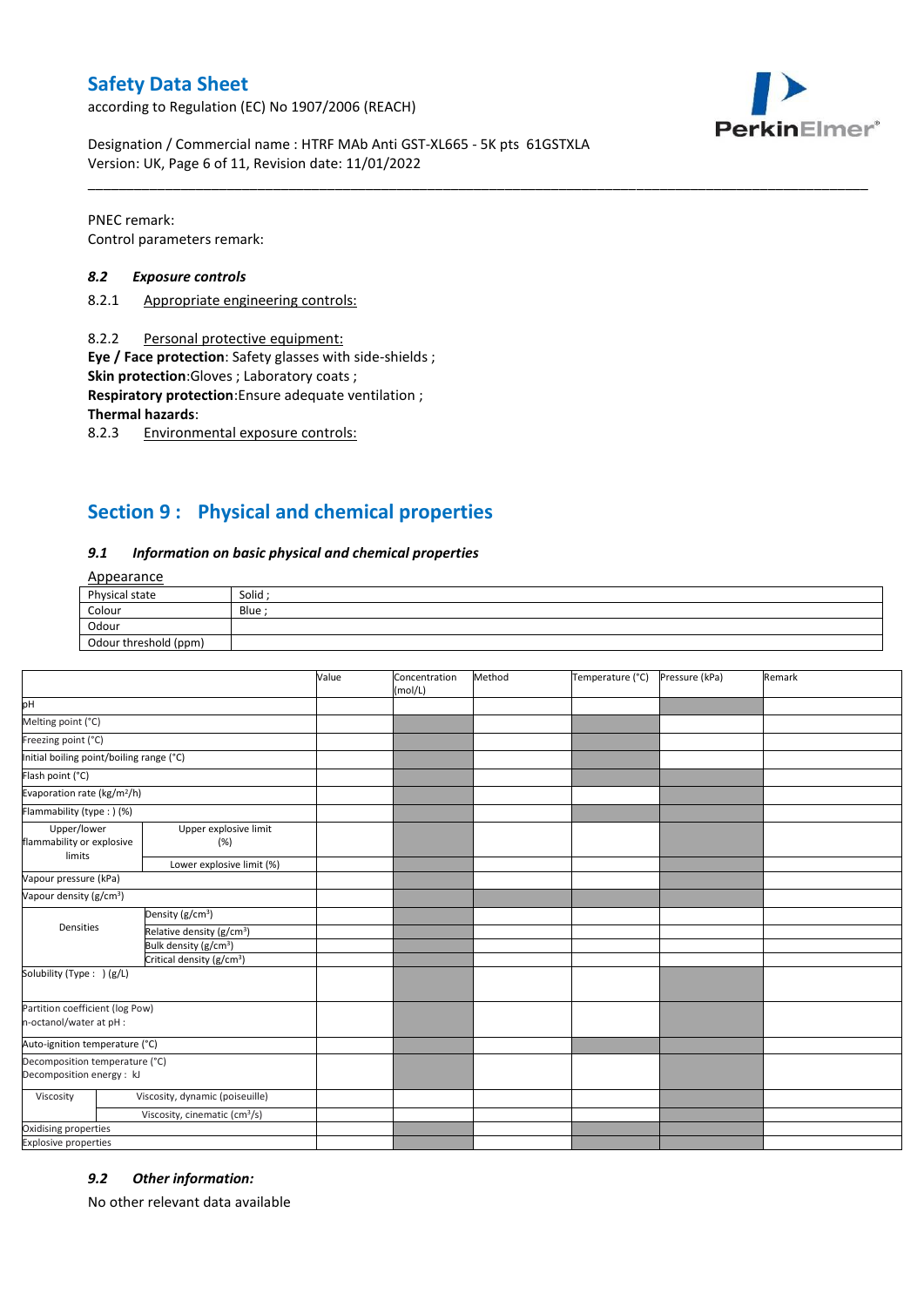according to Regulation (EC) No 1907/2006 (REACH)



Designation / Commercial name : HTRF MAb Anti GST-XL665 - 5K pts 61GSTXLA Version: UK, Page 7 of 11, Revision date: 11/01/2022

### **Section 10 : Stability and reactivity**

- *10.1 Reactivity* This material is considered to be non-reactive under normal use conditions. ;
- *10.2 Chemical stability*
- *10.3 Possibility of hazardous reactions*
- *10.4 Conditions to avoid:*
- *10.5 Incompatible materials:*

#### *10.6 Hazardous decomposition products:*

Does not decompose when used for intended uses. ; Thermal decomposition can lead to the escape of irritating gases and vapors. ;

\_\_\_\_\_\_\_\_\_\_\_\_\_\_\_\_\_\_\_\_\_\_\_\_\_\_\_\_\_\_\_\_\_\_\_\_\_\_\_\_\_\_\_\_\_\_\_\_\_\_\_\_\_\_\_\_\_\_\_\_\_\_\_\_\_\_\_\_\_\_\_\_\_\_\_\_\_\_\_\_\_\_\_\_\_\_\_\_\_\_\_\_\_\_\_\_\_\_\_\_\_

### **Section 11 : Toxicological information**

Toxicokinetics, metabolism and distribution

### *11.1 Information on toxicological effects*

#### **Substances**

**Acute toxicity**

Animal data: Acute oral toxicity:

Acute dermal toxicity:

Acute inhalative toxicity:

Practical experience / human evidence: Assessment / Classification: General Remark:

### **Skin corrosion/irritation**

Animal data:

In-vitro skin test method: In-vitro skin test result: Assessment / Classification:

### **Eye damage/irritation**

Animal data:

In vitro eye test method: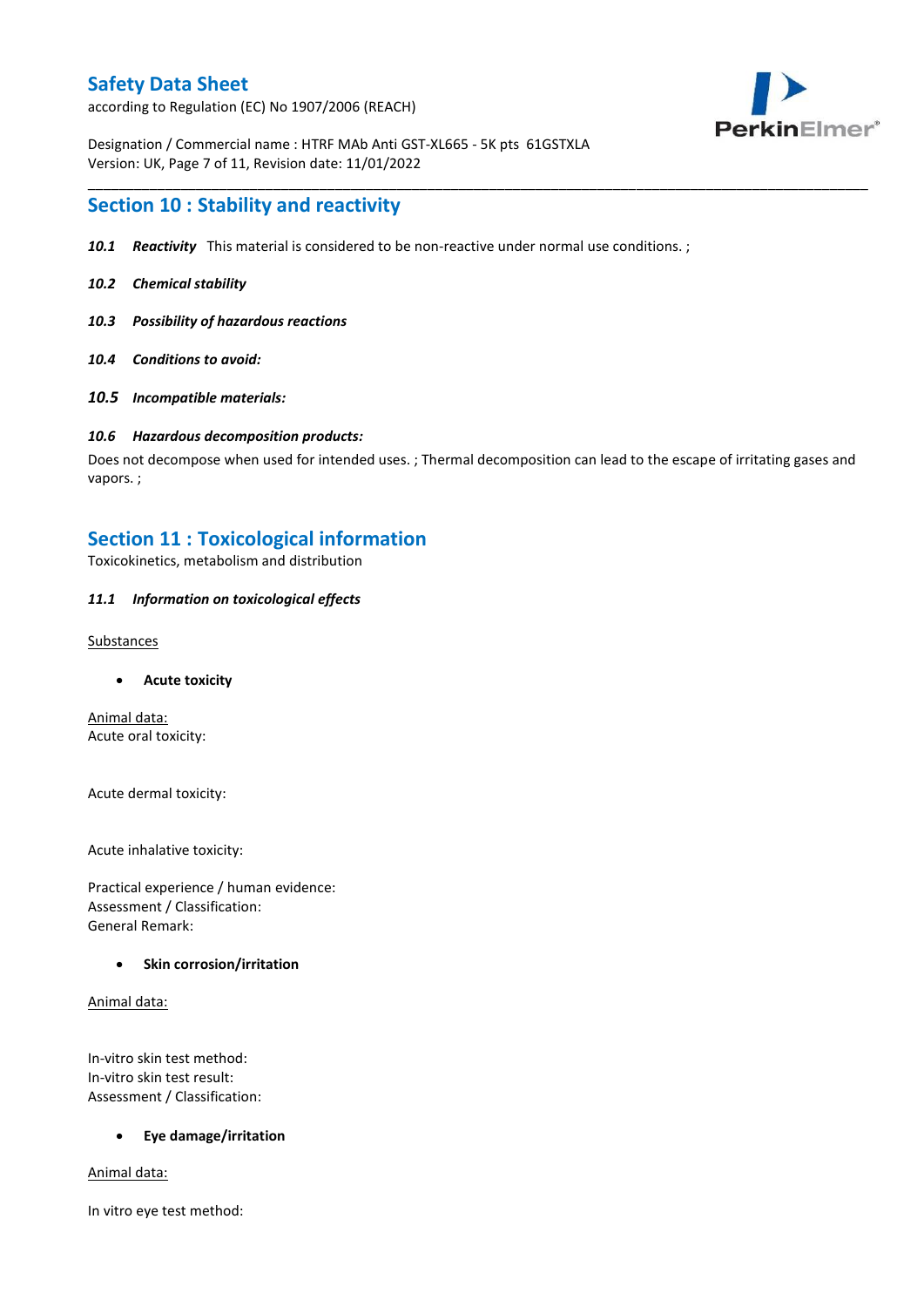according to Regulation (EC) No 1907/2006 (REACH)



Designation / Commercial name : HTRF MAb Anti GST-XL665 - 5K pts 61GSTXLA Version: UK, Page 8 of 11, Revision date: 11/01/2022

In vitro eye test result: Assessment / Classification:

#### **CMR effects (carcinogenity, mutagenicity and toxicity for reproduction)**

\_\_\_\_\_\_\_\_\_\_\_\_\_\_\_\_\_\_\_\_\_\_\_\_\_\_\_\_\_\_\_\_\_\_\_\_\_\_\_\_\_\_\_\_\_\_\_\_\_\_\_\_\_\_\_\_\_\_\_\_\_\_\_\_\_\_\_\_\_\_\_\_\_\_\_\_\_\_\_\_\_\_\_\_\_\_\_\_\_\_\_\_\_\_\_\_\_\_\_\_\_

o Germ cell mutagenicity:

Animal data:

Assessment / Classification:

o Carcinogenicity

Practical experience / human evidence: Animal data:

Other information: Assessment / Classification:

o Reproductive toxicity

Practical experience / human evidence: Animal data:

Other information: Assessment / Classification:

Overall assessment on CMR properties:

- **Specific target organ toxicity (single exposure)**
	- o STOT SE 1 and 2

Animal data:

Other information:

o STOT SE 3

Practical experience / human evidence:

Other information: Assessment / Classification:

**Specific target organ toxicity (repeated exposure)**

Practical experience / human evidence: Animal data:

Assessment / Classification: Other information

**Aspiration hazard**

Practical experience / human evidence: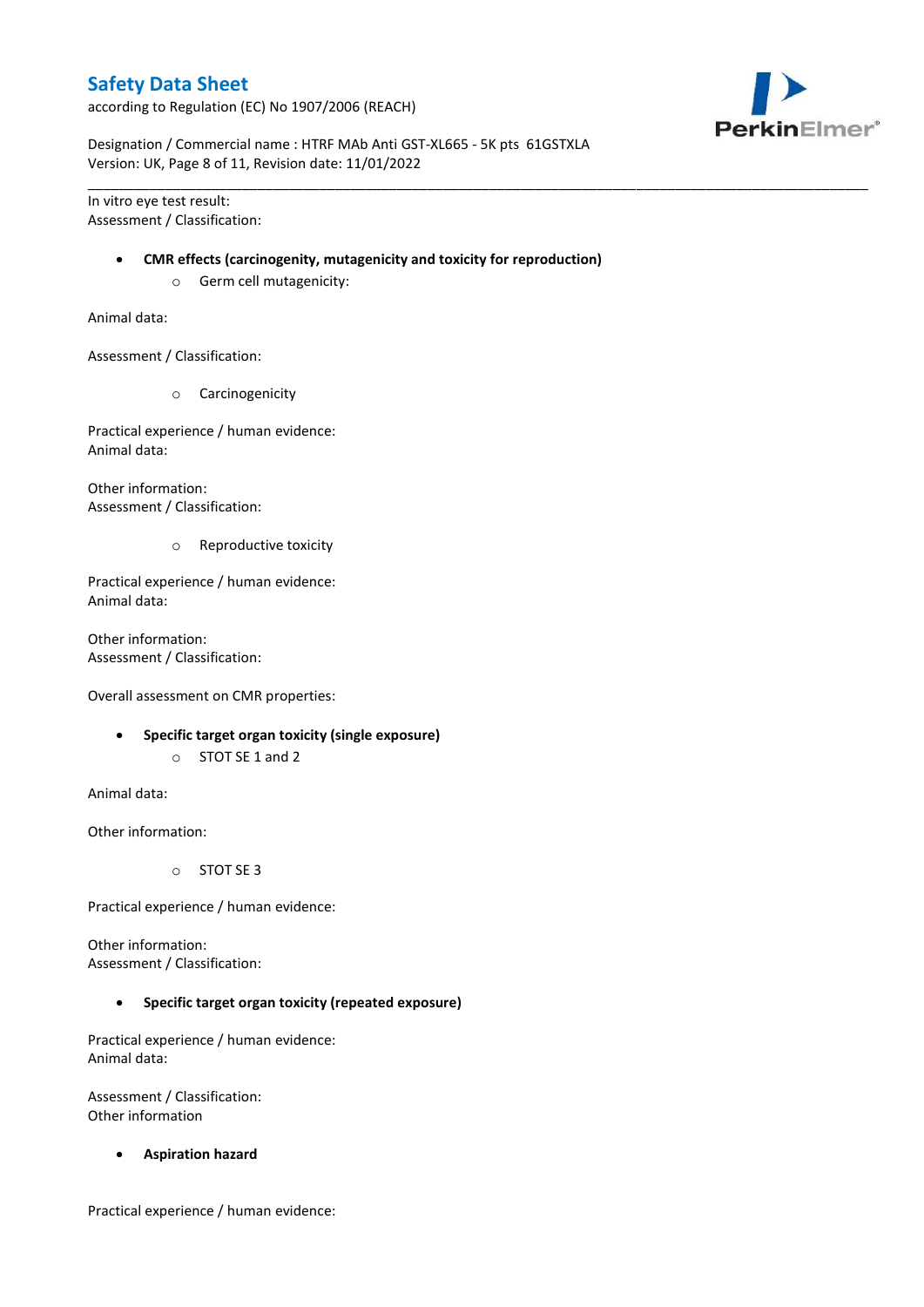according to Regulation (EC) No 1907/2006 (REACH)



Designation / Commercial name : HTRF MAb Anti GST-XL665 - 5K pts 61GSTXLA Version: UK, Page 9 of 11, Revision date: 11/01/2022

Experimental data: viscosity data: see SECTION 9. Assessment / Classification: Remark:

11.1.1 Mixtures No toxicological information is available for the mixture itself

# **Section 12 : Ecological information**

In case that test data regarding one endpoint/differentiation exist for the mixture itself, the classification is carried out according to the substance criteria (excluding biodegradation and bioaccumulation). If no test data exist, the criteria for mixture classification has to be used (calculation method); in this case the toxicological data of the ingredients are shown.

\_\_\_\_\_\_\_\_\_\_\_\_\_\_\_\_\_\_\_\_\_\_\_\_\_\_\_\_\_\_\_\_\_\_\_\_\_\_\_\_\_\_\_\_\_\_\_\_\_\_\_\_\_\_\_\_\_\_\_\_\_\_\_\_\_\_\_\_\_\_\_\_\_\_\_\_\_\_\_\_\_\_\_\_\_\_\_\_\_\_\_\_\_\_\_\_\_\_\_\_\_

### *12.1 Aquatic toxicity:*

Acute (short-term) fish toxicity

Chronic (long-term) fish toxicity

Acute (short-term) toxicity to crustacea

Chronic (long-term) toxicity to crustacea

Acute (short-term) toxicity to algae and cyanobacteria

Toxicity to microorganisms and other aquatic plants / organisms

Assessment / Classification:

### *12.2 Persistence and degradability*

Biodegradation:

Abiotic Degradation:

Assessment / Classification:

### *12.3 Bioaccumulative potential*

Bioconcentration factor (BCF):

*12.4 Mobility in soil*

### *12.5 Results of PBT and vPvB assessment*

### *12.6 Other adverse effects:*

Additional ecotoxicological information: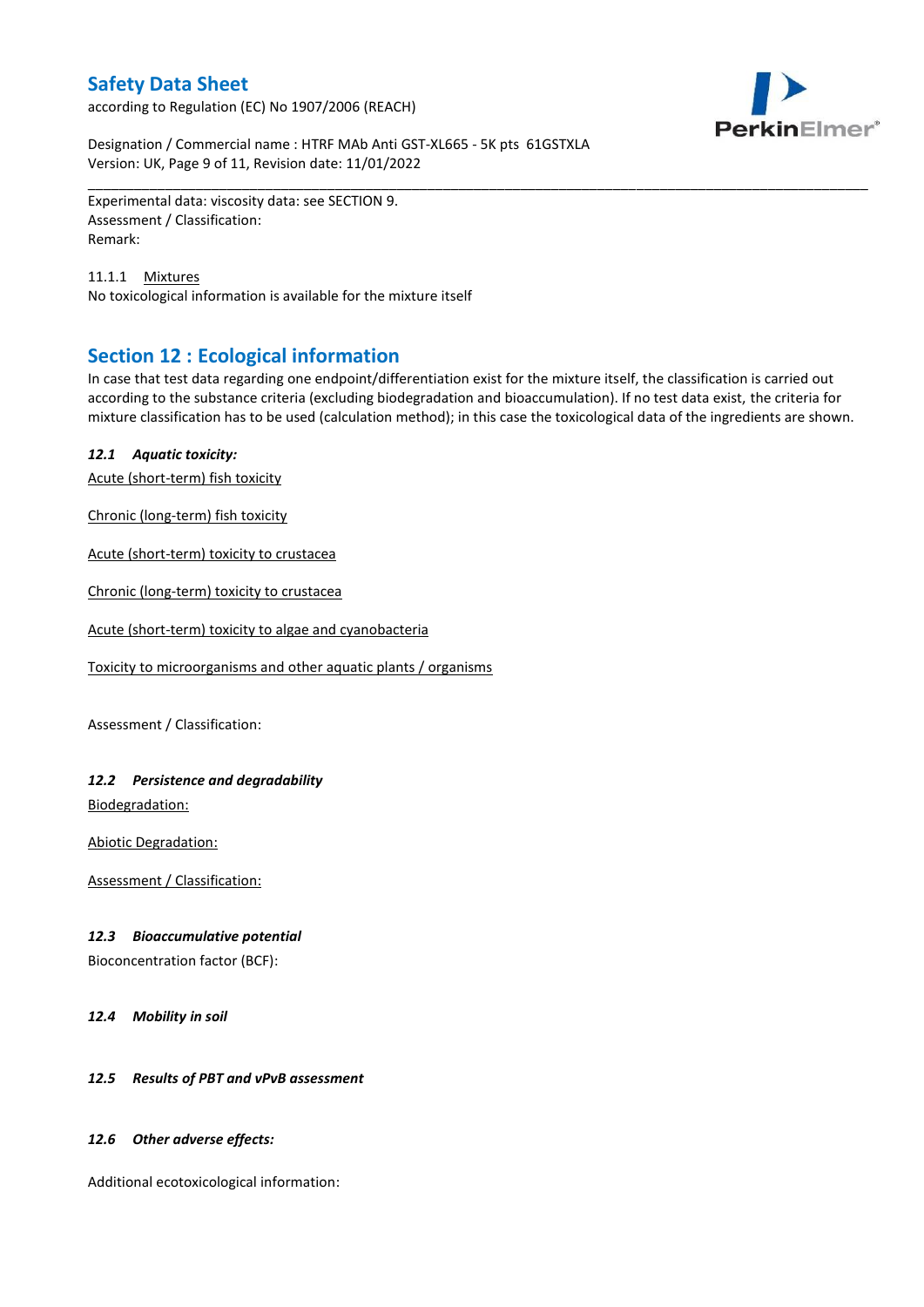according to Regulation (EC) No 1907/2006 (REACH)



Designation / Commercial name : HTRF MAb Anti GST-XL665 - 5K pts 61GSTXLA Version: UK, Page 10 of 11, Revision date: 11/01/2022

# **Section 13 : Disposal considerations**

### *13.1 Waste treatment methods*

Waste treatment options:Dispose of waste according to applicable legislation. ;

# **Section 14 : Transport information**

ADR/RID/AND/IMDG/IATA

| UN No.                     |  |
|----------------------------|--|
| UN Proper shipping name    |  |
| Transport hazard class(es) |  |
| Hazard label(s)            |  |
|                            |  |
| Packing group              |  |

\_\_\_\_\_\_\_\_\_\_\_\_\_\_\_\_\_\_\_\_\_\_\_\_\_\_\_\_\_\_\_\_\_\_\_\_\_\_\_\_\_\_\_\_\_\_\_\_\_\_\_\_\_\_\_\_\_\_\_\_\_\_\_\_\_\_\_\_\_\_\_\_\_\_\_\_\_\_\_\_\_\_\_\_\_\_\_\_\_\_\_\_\_\_\_\_\_\_\_\_\_

#### *Transport in bulk according to Annex II of MARPOL 73/78 and the IBC Code*

| Land transport (ADR/RID)                                             |                                               |
|----------------------------------------------------------------------|-----------------------------------------------|
| <b>Classification code ADR:</b>                                      | Special Provisions for ADR/RID:               |
| Limited quantities for ADR/RID:                                      | <b>Excepted Quantities for ADR/RID:</b>       |
| Packing Instructions for ADR/RID:                                    | Special packing provisions for ADR/RID:       |
| Mixed packing provisions:                                            |                                               |
| Portable tanks and bulk containers Instructions:                     |                                               |
| Portable tanks and bulk containers Special Provisions:               |                                               |
| <b>ADR Tank Code:</b>                                                | ADR Tank special provisions:                  |
| Vehicle for tank carriage:                                           |                                               |
| Special provisions for carriage Packages:                            |                                               |
| Special provisions for carriage Bulk:                                |                                               |
| Special provisions for carriage for loading, unloading and handling: |                                               |
| Special Provisions for carriage Operation:                           |                                               |
| Hazard identification No:                                            | Transport category (Tunnel restriction code): |
|                                                                      |                                               |
| Sea transport (IMDG)                                                 |                                               |
| Marine Pollutant:                                                    | Subsidiary risk(s) for IMDG:                  |
| Packing provisions for IMDG:                                         | Limited quantities for IMDG:                  |
| Packing instructions for IMDG:                                       | IBC Instructions:                             |
| <b>IBC Provisions:</b>                                               | <b>IMO</b> tank instructions:                 |
| UN tank instructions:                                                | Tanks and bulk Provisions:                    |
| EmS:                                                                 | Stowage and segregation for IMDG:             |
| Properties and observations:                                         |                                               |
| Inland waterway transport (ADN)                                      |                                               |
| <b>Classification Code ADN:</b>                                      | <b>Special Provisions ADN:</b>                |
| Limited quantities ADN:                                              | <b>Excepted quantities ADN:</b>               |
| Carriage permitted:                                                  | Equipment required:                           |
| Provisions concerning loading and unloading:                         | Provisions concerning carriage:               |
| Number of blue cones/lights:                                         | Remark:                                       |
|                                                                      |                                               |
| Air transport (ICAO-TI / IATA-DGR)                                   |                                               |
| Subsidiary risk for IATA.                                            | Excented quantity for IATA.                   |

Subsidiary risk for IATA: Excepted quantity for IATA: Passenger and Cargo Aircraft Limited Quantities Packing Instructions: Passenger and Cargo Aircraft Limited Quantities Maximal Net Quantity :